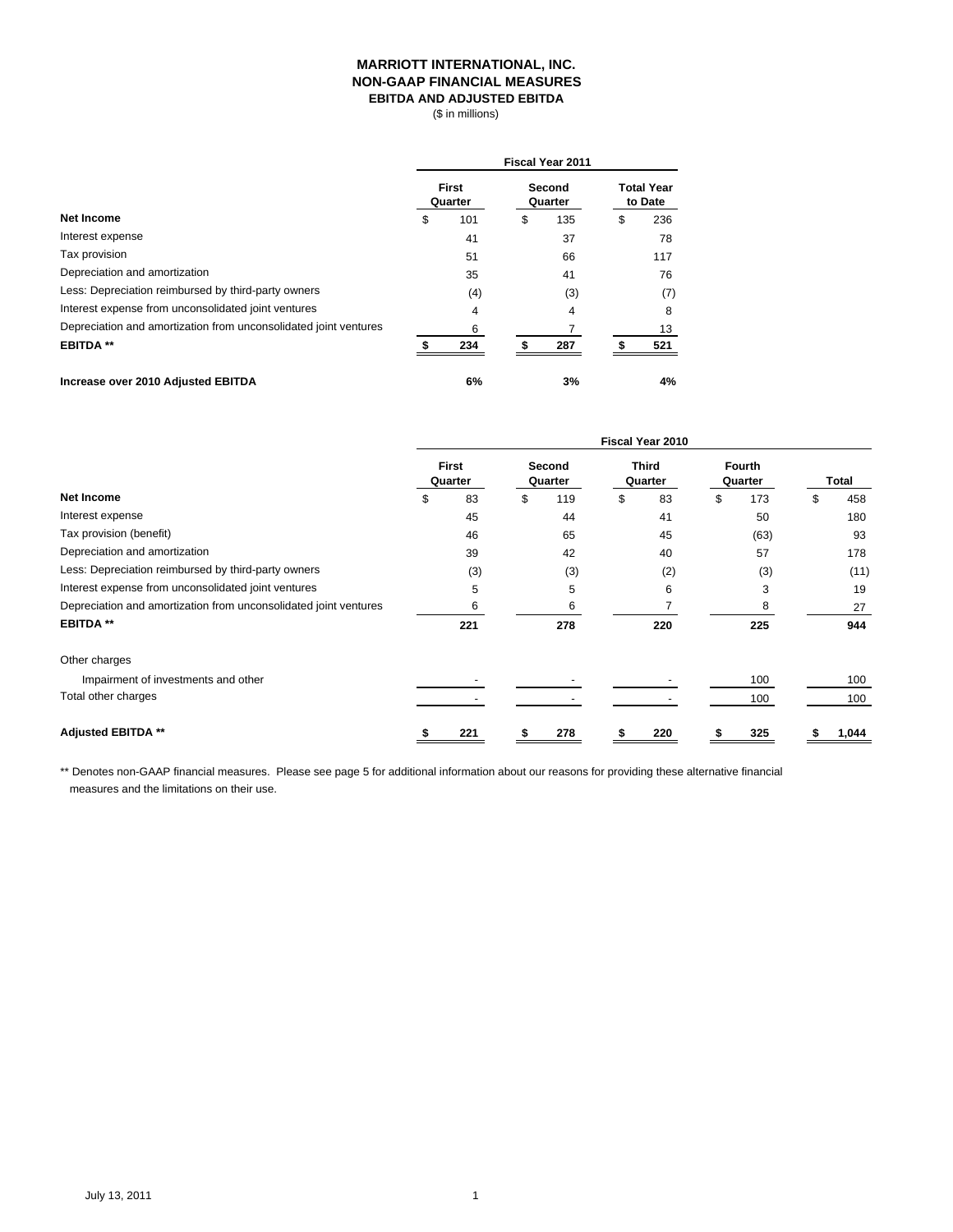### **EBITDA FOR TIMESHARE SEGMENT SECOND QUARTER 2011 MARRIOTT INTERNATIONAL, INC. NON-GAAP FINANCIAL MEASURES**

(\$ in millions)

|                                                                  |    | Second<br>Quarter<br>2011 | Second<br>Quarter<br>2010 |    | <b>Percent</b><br>Change |  |
|------------------------------------------------------------------|----|---------------------------|---------------------------|----|--------------------------|--|
| Timeshare Segment Results <sup>1</sup>                           | \$ | 29                        | \$                        | 32 |                          |  |
| Interest expense                                                 |    | 12                        |                           | 14 |                          |  |
| Tax provision <sup>2</sup>                                       |    |                           |                           |    |                          |  |
| Depreciation and amortization                                    |    | 9                         |                           | 8  |                          |  |
| Less: Depreciation reimbursed by third-party owners              |    |                           |                           |    |                          |  |
| Interest expense from unconsolidated joint ventures              |    |                           |                           | 2  |                          |  |
| Depreciation and amortization from unconsolidated joint ventures |    |                           |                           |    |                          |  |
| <b>Timeshare Segment EBITDA **</b>                               |    | 50                        |                           | 56 | (11)                     |  |

<sup>1</sup> In 2011, we changed the management reporting structure for lodging properties located in Hawaii. Some base management fees we previously recognized under our International lodging segment we now recognize under our Timeshare segment. For comparability, we have reclassified prior year Timeshare segment results to reflect these changes. These reclassifications only impacted certain segment reporting (including the Timeshare segment) and did not change total consolidated revenue, operating income, or net income.

 $2$  Income taxes are not allocated to segment results.

\*\* Denotes non-GAAP financial measures. Please see page 5 for additional information about our reasons for providing these alternative financial measures and the limitations on their use.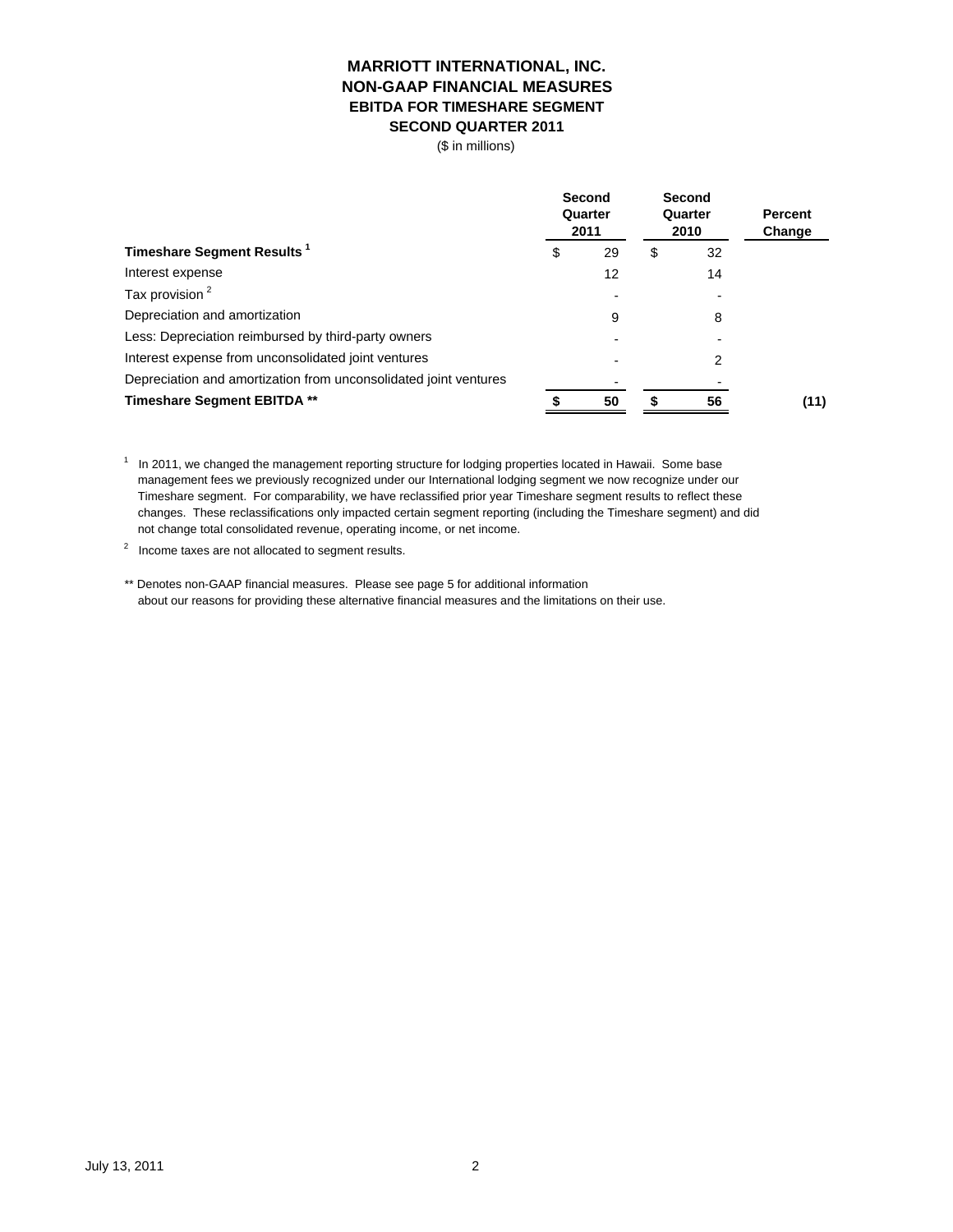# **MARRIOTT INTERNATIONAL, INC. EBITDA FORECASTED 2011 NON-GAAP FINANCIAL MEASURES**

(\$ in millions)

|                                                                  | Range |                                           |    |       |  |  |  |
|------------------------------------------------------------------|-------|-------------------------------------------|----|-------|--|--|--|
|                                                                  |       | <b>Estimated EBITDA</b><br>Full Year 2011 |    |       |  |  |  |
| <b>Net Income</b>                                                | \$    | 495                                       | \$ | 525   |  |  |  |
| Interest expense                                                 |       | 175                                       |    | 175   |  |  |  |
| Tax provision                                                    |       | 255                                       |    | 270   |  |  |  |
| Depreciation and amortization                                    |       | 175                                       |    | 175   |  |  |  |
| Less: Depreciation reimbursed by third-party owners              |       | (15)                                      |    | (15)  |  |  |  |
| Interest expense from unconsolidated joint ventures              |       | 20                                        |    | 20    |  |  |  |
| Depreciation and amortization from unconsolidated joint ventures |       | 30                                        |    | 30    |  |  |  |
| <b>EBITDA **</b>                                                 |       | 1.135                                     |    | 1,180 |  |  |  |
|                                                                  |       |                                           |    |       |  |  |  |

\*\* Denotes non-GAAP financial measures. Please see page 5 for additional information

about our reasons for providing these alternative financial measures and the limitations on their use.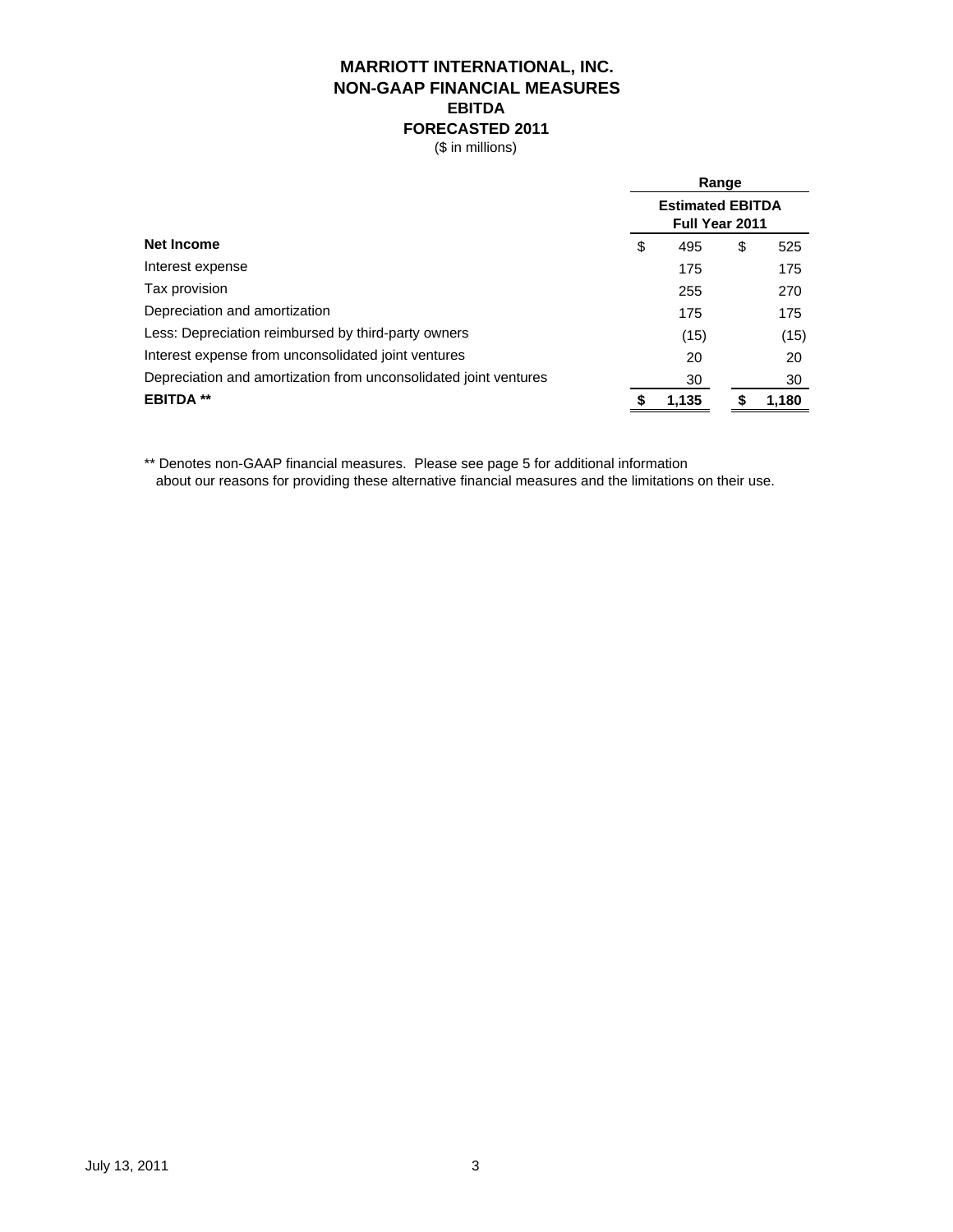## **MARRIOTT INTERNATIONAL, INC. NON-GAAP FINANCIAL MEASURES ADJUSTED PRETAX MARGIN EXCLUDING REIMBURSED COSTS**

(\$ in millions)

|                                                                     |    | <b>Second</b><br>Quarter<br>2011 | <b>Second</b><br>Quarter<br>2010 |         |  |
|---------------------------------------------------------------------|----|----------------------------------|----------------------------------|---------|--|
| Income before income taxes                                          |    | 201                              | S                                | 184     |  |
| Total revenues                                                      | \$ | 2.972                            | \$                               | 2,771   |  |
| Less cost reimbursements                                            |    | (2, 116)                         |                                  | (1,940) |  |
| Total revenues excluding reimbursed costs                           |    | 856                              | S                                | 831     |  |
| Adjusted pretax margin, excluding the impact of reimbursed costs ** |    | 23.5%                            |                                  | 22.1%   |  |

\*\* Denotes non-GAAP financial measures. Please see page 5 for additional information about our reasons for providing these alternative financial measures and the limitations on their use.